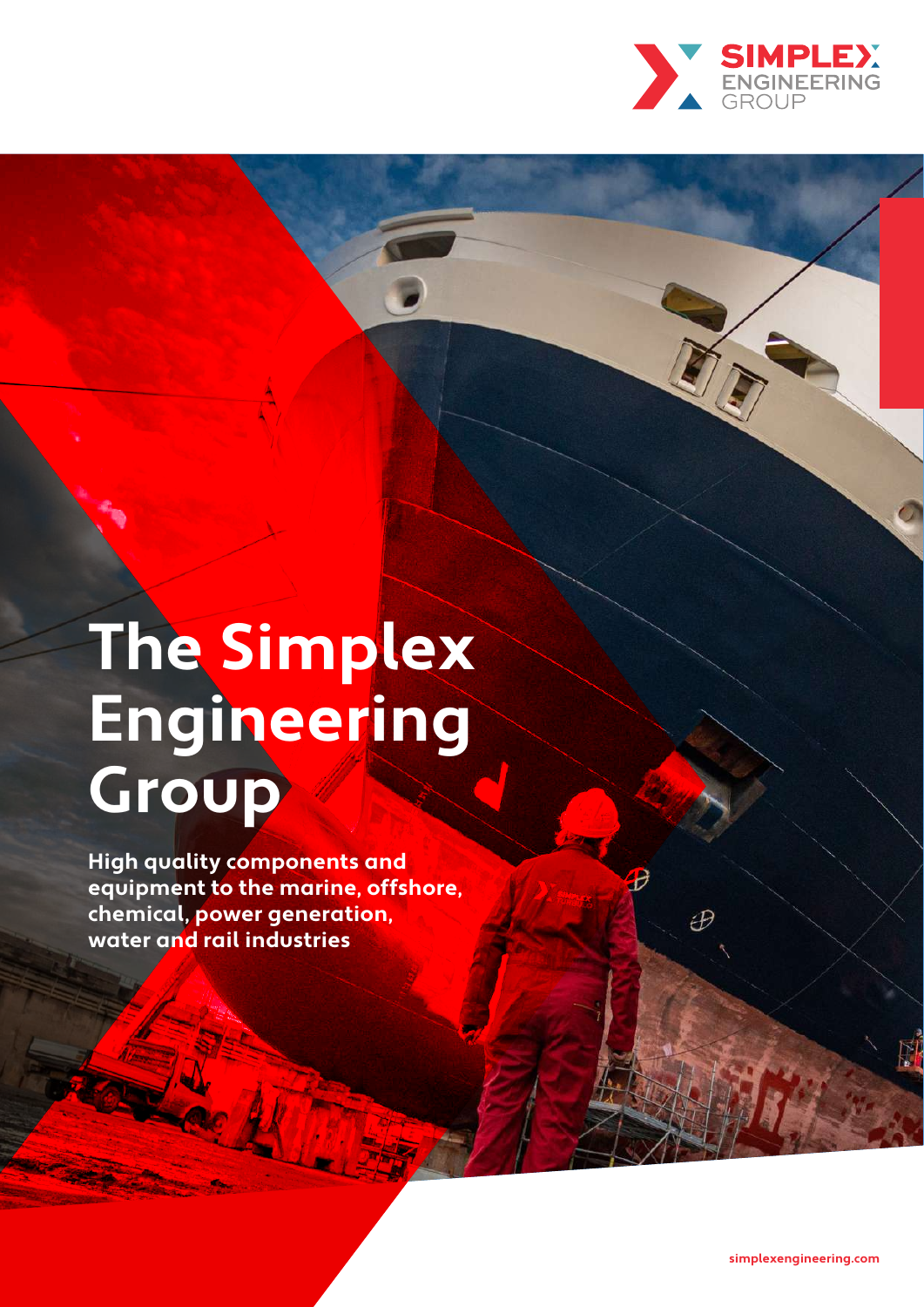# **The 'we'll make it possible' people**

**We deliver, support and supply the best quality parts and technology to support global marine networks and land-based**  engines, where down time is unacceptable.

**Our people make it happen with unparalleled experience, connections and a 'we'll make it possible' attitude.**

Simplex Engineering Group is determined to deliver the quality parts and service you need with speed, consistency and ingenuity. We respond intelligently to challenges, embracing engineering problems with experienced timely support. We have the flexibility to adapt to your needs - providing consistent quality, support and service.

# **Sterntube spares and service**

#### **Simplex sealing systems, shaft components, complete sterntubes and service**

- Simplex seal services (all brands)
- Simplex sterntube seals
- Shaft couplings
- Net protectors and dirt rings
- Bulkhead seals
- Rudder stock seals
- Sterntube bearings
- Complete sterntubes
- Intermediate shaft bearings
- Thrust bearings

# **Marine equipment**

- **SKF BlueSonic BWMS**
- Turbulo bilgewater separators
- Simplex fin stabilisers
- Simplex rotary vane steering gear

ani

- **Becker rudders**
- Becker intelligent monitoring system
- Becker Mewis Duct® and ESD
- Becker RUDI underwater imaging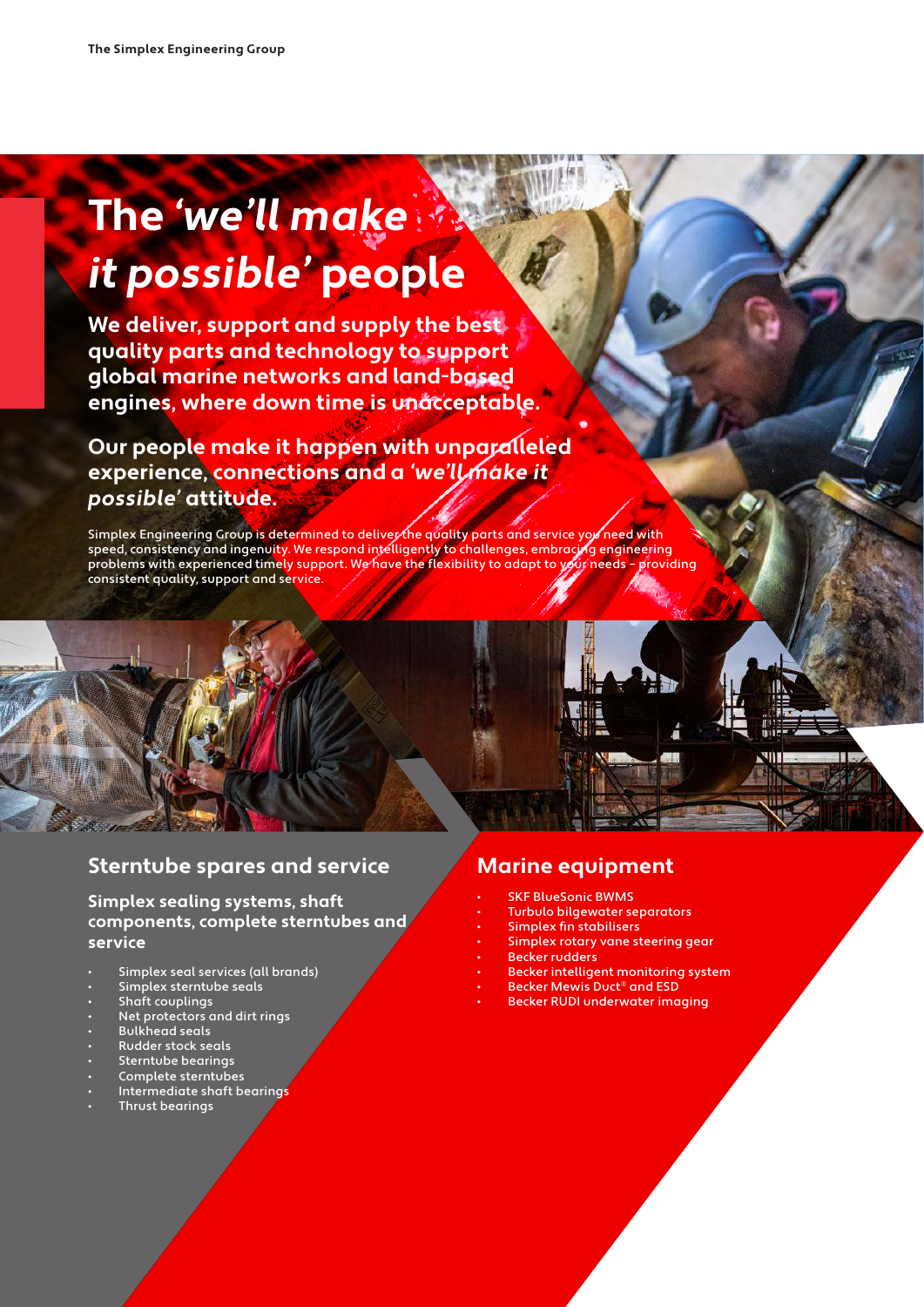

# **Engine Spares**

#### **OEM quality engine components from the leading European component manufacturers**

- Engine spare parts
- Engine service and reconditioning
- Engine models we support and service:
	- **Allen**
	- **Bergen**
	- Dorman
	- MaK
	- MAN
	- Mirrlees Blackstone
	- Nohab Polar
	- Perkins 4000<br>- Pielstick
	- Pielstick
	- Ruston<br>- Vasa
	- Vasa
	- Wärtsilä

# **Condition Monitoring**

#### **Condition based maintenance by use of oll fuel testing and torsional/vibration analysis**

- Acoustic analysis
- Lube oil analysis
- Particle detection and counting
- Fuel anatysis
- Microbacterial detection in fuel • Noise and vibration
- 
- Engine health monitoring and diagnosis





# **Filtration Systems**

#### **Oil condition surveys, purification and filtration**

- Filters
- **Centrifuges**
- Microfiltration to 0.1 microns
- **Dewatering**
- Fuel polishing
- Microbial growth (MBG) test at tank for fuels

# **Simplex Converting**

#### **The converting machine components and equipment specialists**

- **Expansion units**
- Knives and slitting systems
- Digital measuring systems
- Guillotines, sheeters and slitters
- Roll systems, roll coverings and spreader rolls
- Condition and acoustic monitoring